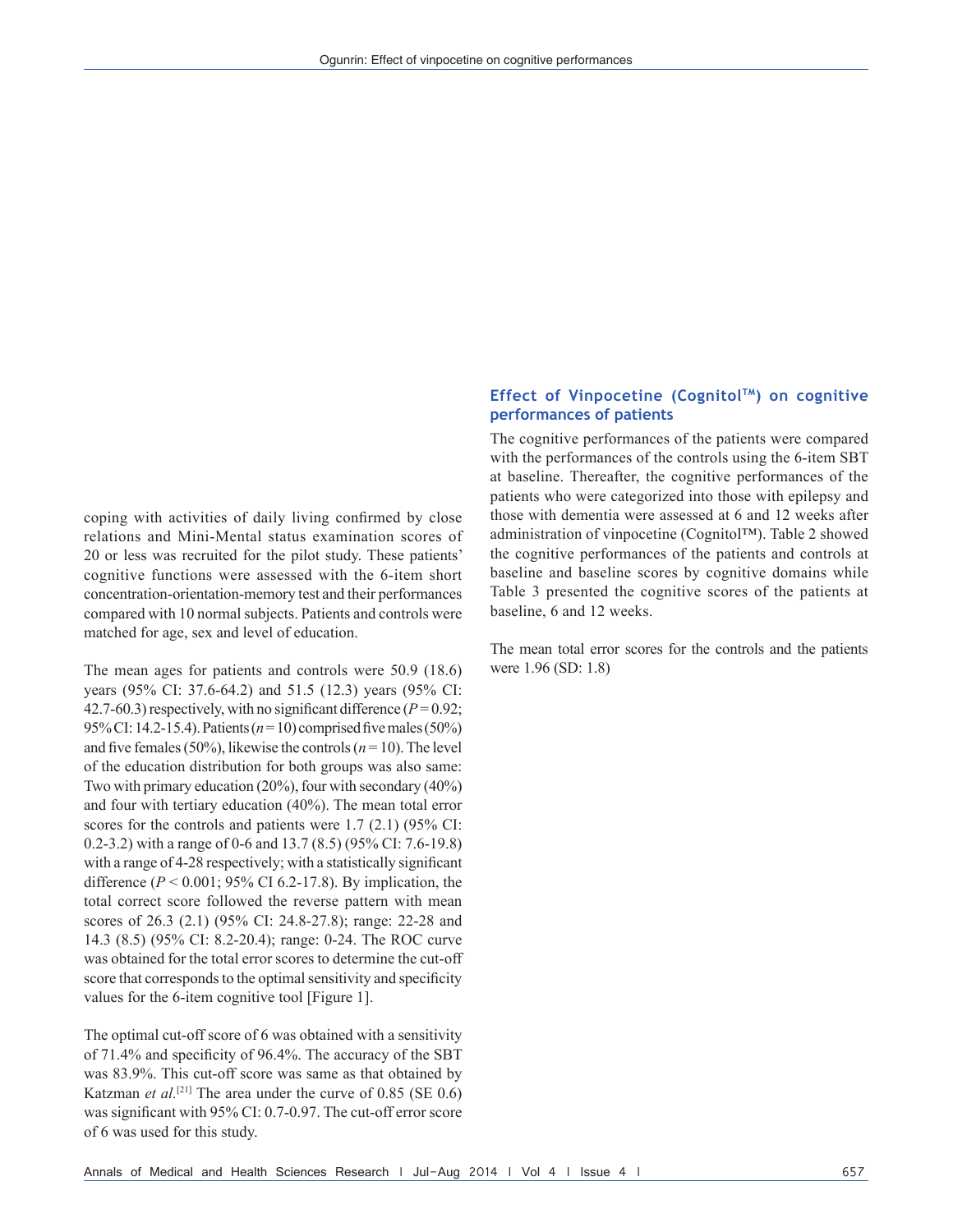| Table 3: Mean cognitive error scores of patients by domains |         |              |           |                                                 |                                   |                            |               |                |  |  |
|-------------------------------------------------------------|---------|--------------|-----------|-------------------------------------------------|-----------------------------------|----------------------------|---------------|----------------|--|--|
|                                                             |         |              |           | Mean cognitive error scores by domains $(N=56)$ | <b>Total error score</b>          | <b>Total correct score</b> |               |                |  |  |
|                                                             | Year    | <b>Month</b> | Time      | <b>Count 20-1</b>                               | Name months<br>(December-January) | Memory<br>(recall)         |               |                |  |  |
| At baseline                                                 | 0.9     | 1.1          | 0.1       | 1.6                                             | 2.6                               | 4.6                        | 11 (SEM 1.7)  | 17 (SEM 1.7)   |  |  |
| At 6 weeks                                                  | 0.6     | 0.4          | 0.1       | 0.9                                             | 1.6                               | 3.2                        | 6.7 (SEM 1.6) | 21.3 (SEM 1.6) |  |  |
| At 12 weeks                                                 | 0.4     | 0.4          | 0.0       | 0.7                                             | 1.1                               | 2.9                        | 5.4 (SEM 1.5) | 22.6 (SEM 1.6) |  |  |
| F value                                                     | 31.4    | 4.5          | <b>NA</b> | 16.2                                            | 7.2                               | 9.0                        | 29.8          | 29.8           |  |  |
| P                                                           | < 0.001 | < 0.01       |           | < 0.001                                         | < 0.001                           | < 0.001                    | < 0.001       | < 0.001        |  |  |

NA: Not applicable, SEM: Standard error of the mean, \**P* values significant (<0.05)

| Table 4: Mean cognitive correct scores by patient's<br>category |                                     |                                                                                             |     |          |  |  |  |  |
|-----------------------------------------------------------------|-------------------------------------|---------------------------------------------------------------------------------------------|-----|----------|--|--|--|--|
| <b>Time frame</b>                                               | Mean cognitive total correct scores |                                                                                             |     |          |  |  |  |  |
|                                                                 | PWE $(n=28)$                        | <b>Dementia</b><br>$(n=28)$                                                                 | t   | P values |  |  |  |  |
| <b>Baseline</b>                                                 | 20.9 (SD 6.4;<br>range 9-28)        | 13.1 (SD 9.3;<br>range $0-28$ )                                                             | 3.6 | < 0.001  |  |  |  |  |
| At 6 weeks                                                      | 25.4 (SD 3.5;<br>range 18-28)       | 17.2 (SD 9.7;<br>range $2-28$ )                                                             | 4.2 | < 0.001  |  |  |  |  |
| At 12 weeks                                                     | 26.9 (SD 2.6;<br>range 20-28)       | 18.3 (SD 8.9;<br>range $6-28$ )                                                             | 4.9 | < 0.001  |  |  |  |  |
| F                                                               | 29.3                                | 7.7                                                                                         |     |          |  |  |  |  |
| P                                                               | < 0.001                             | 0.12                                                                                        |     |          |  |  |  |  |
|                                                                 |                                     | CD: Chanderd deviation, DWE: Detiants with enjlance Chudant Light analysis violded fugless. |     |          |  |  |  |  |

 $WE:$  Patients with epilepsy, Student *t*-test analysis yielded *t* values Significant *P* values (<0.05)

Despite the improvement in the cognitive performances of patients with dementia observed with 12 weeks therapy of vinpocetine, this did not reach statistical significance ( $P = 0.12$ ; 95% CI: 0.8-11.2). On the other hand, however, the PWE showed sustained statistically significant improvement in cognitive performance during the 12 week therapy (*P* < 0.001; 95% CI: 3.1-8.9). The mean total error scores of the PWE gradually declined from the baseline score of 7.1 (SD: 6.4) (95% CI: 4.6-9.6); range 0-19 to 2.6 (SD: 3.5) (95% CI: 1.2-4.0); range: 0-10 at 6 weeks then to 1.1 (SD: 2.6) (95% CI: 0.1-2.1); range: 0-8 at 12 weeks. Contrariwise the initial decline from baseline error score of 14.9 (SD: 9.3) (95% CI: 11.3-18.5); range: 0-28 to10.8 (SD: 9.7) (95% CI: 7.0-14.6); range: 0-26 at 6 weeks in patients with dementia, which was initially significant ( $P = 0.04$ ; 95% CI: 9.2-0.9) was not sustained at 12 weeks when the mean error score was  $9.7$  (SD: 8.9) (95% CI: 6.3-13.2); range: 0-22 and the *t* value obtained when compared with the 6-week score yielded 0.6 and *P* value of 0.53 (95% CI: 4.9-7.2) [Figure 3].

The analysis of the various cognitive domains revealed that the more remarkable improvement in recall ability (memory) was observed in the first 6 weeks and among the PWE [Figure 4]. This was revealed in the likelihood ratios for lack of improvement (i.e., chances of committing errors on testing) in recall ability after 6 weeks of vinpocetine therapy among the PWE and the dementia patients, which were  $7.3 (P < 0.01)$ and 20.7 ( $P = 0.01$ ) respectively. The same trend was observed for concentration abilities [Figure 5].



**Figure 2:** Box plot showing correct scores of study participants. Total correct 1: Mean correct scores at baseline; correct 2: Mean correct scores at 6 weeks; correct 3: Mean correct scores at 12 weeks



**Figure 3:** Box plot showing total error scores of patients with epilepsy and dementia. Total error 1: Mean error scores at baseline; error 2: Mean error scores at 6 weeks; error 3: Mean error scores at 12 weeks

#### **Impact of disease variables on cognitive performances**

The analysis of the relative impact of clinical variables of the patients on their cognitive performances revealed that the age categories, duration of epilepsy and seizure frequency of the PWE had no significant impact on the trend of cognitive performance with vinpocetine therapy. Similarly, among patients with dementia, the type of dementia and their age categories had no influence on the trend of their performances. Details of analysis are presented on Table 5.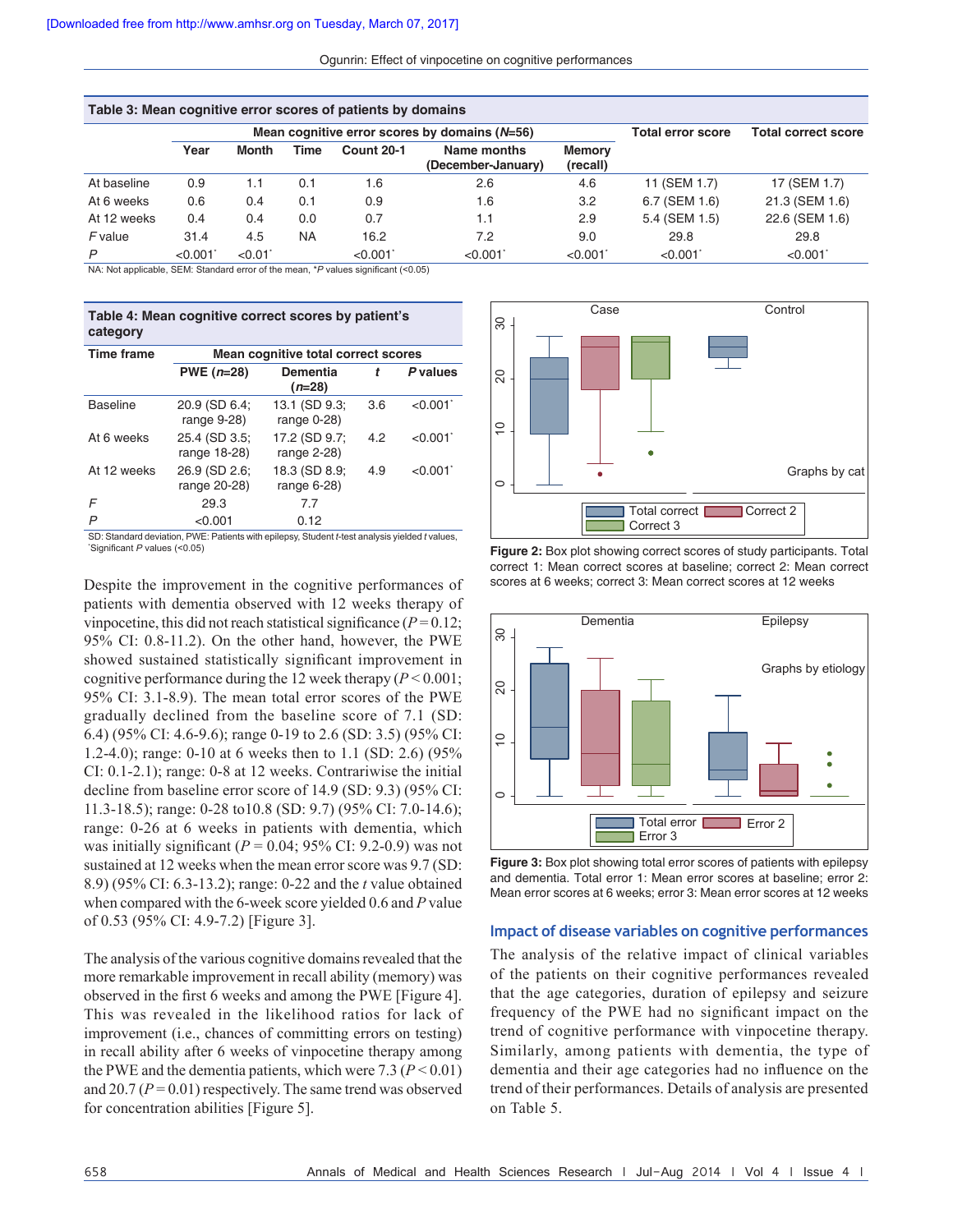

**Figure 4:** Bar chart showing memory error scores for patients with epilepsy and dementia. Mean of memory 1: Mean error scores at baseline; mean of memory 2: Mean error scores at 6 weeks; mean of memory 3: Mean error scores at 12 weeks



**Figure 5:** Bar chart showing concentration error scores for patients with epilepsy and dementia. Mean of revmonth 1: Mean error scores at baseline; mean of revmonth 2: Mean error scores at 6 weeks; mean of revmonth 3: Mean error scores at 12 weeks

| <b>Variables</b>      | Frequency (%)                                           | Patients with epilepsy (PWE)-mean total correct | $F(P)^*$ values |            |            |             |  |  |  |
|-----------------------|---------------------------------------------------------|-------------------------------------------------|-----------------|------------|------------|-------------|--|--|--|
|                       |                                                         | <b>Baseline</b>                                 | 6 weeks         | 12 weeks   | Mean (SD)  |             |  |  |  |
| Age groups            |                                                         |                                                 |                 |            |            |             |  |  |  |
| 20-30                 | 14 (50)                                                 | 21.8(4.2)                                       | 25.4(1.8)       | 26.3(1.1)  | 24.5(2.6)  | 1.4; (0.27) |  |  |  |
| $31 - 40$             | 6(21.4)                                                 | 18.8(2.3)                                       | 22.7(1.1)       | 24.4(1.7)  | 22.0(1.9)  |             |  |  |  |
| 41-50                 | 4(14.4)                                                 | 22.1(5.2)                                       | 26.8(2.7)       | 27.1(1.0)  | 25.3(3.1)  |             |  |  |  |
| $51 - 60$             | 2(7.2)                                                  | 18.2(6.3)                                       | 23.2(3.7)       | 25.7(2.6)  | 22.4(4.2)  |             |  |  |  |
| 61-70                 | 2(7.2)                                                  | 19.7(4.1)                                       | 23.5(3.2)       | 25.9(2.9)  | 23.0 (3.7) |             |  |  |  |
| 71-80                 | 0(0)                                                    | $\mathbf 0$                                     | $\Omega$        | 0          | 0          |             |  |  |  |
| Duration of epilepsy  |                                                         |                                                 |                 |            |            |             |  |  |  |
| Less than 1 year      | 4(14.4)                                                 | 19.3(2.2)                                       | 22.8(2.1)       | 26.3(1.2)  | 22.8(1.7)  | 0.4(0.75)   |  |  |  |
| 1-5 years             | 12 (42.9)                                               | 20.4(3.7)                                       | 24.9(1.8)       | 25.8(2.6)  | 23.7(1.9)  |             |  |  |  |
| 6-10 years            | 7(25)                                                   | 19.6(1.6)                                       | 25.1(2.1)       | 25.7(1.5)  | 23.5(2.4)  |             |  |  |  |
| >10 years             | 5(17.8)                                                 | 18.4(2.7)                                       | 24.2 (1.9)      | 25.3(2.5)  | 22.6(2.6)  |             |  |  |  |
| Frequency of seizures |                                                         |                                                 |                 |            |            |             |  |  |  |
| Several fits/day      | 3(10.9)                                                 | 17.6(1.7)                                       | 19.4(2.7)       | 21.1(2.3)  | 19.4(2.4)  | 3.2(0.09)   |  |  |  |
| Once-thrice/week      | 9(32.1)                                                 | 18.9(2.1)                                       | 24.7(3.6)       | 26.1(3.9)  | 23.2 (4.2) |             |  |  |  |
| Once twice/month      | 6(21.4)                                                 | 19.2(3.2)                                       | 25.2(4.1)       | 27.0(2.8)  | 23.8(3.7)  |             |  |  |  |
| Once 3-6 months       | 5(17.8)                                                 | 20.4(3.4)                                       | 24.9(3.2)       | 26.3(2.9)  | 23.9(2.8)  |             |  |  |  |
| Less than 1/year      | 5(17.8)                                                 | 20.1(2.3)                                       | 25.0(1.1)       | 26.7(3.3)  | 24.0 (2.9) |             |  |  |  |
|                       | Patients with dementia-mean total correct scores (n=28) |                                                 |                 |            |            |             |  |  |  |
| Age groups            |                                                         |                                                 |                 |            |            |             |  |  |  |
| 20-30                 | 0(0)                                                    | 0                                               | 0               | 0          |            | 0.1(0.95)   |  |  |  |
| $31 - 40$             | 0(0)                                                    | $\mathbf 0$                                     | $\Omega$        | 0          |            |             |  |  |  |
| 41-50                 | 4 (14.4)                                                | 11.3(5.2)                                       | 15.2(6.2)       | 15.7(4.2)  | 14.1(5.7)  |             |  |  |  |
| 51-60                 | 8(28.6)                                                 | 12.7(3.8)                                       | 16.7(7.2)       | 17.7(5.9)  | 15.7(6.1)  |             |  |  |  |
| 61-70                 | 6(21.4)                                                 | 12.9(6.1)                                       | 16.3(5.1)       | 17.9(4.8)  | 15.7(5.2)  |             |  |  |  |
| 71-80                 | 10 (35.7)                                               | 12.3(5.9)                                       | 16.1(4.7)       | 17.4(8.2)  | 15.3(6.8)  |             |  |  |  |
| Type of dementia      |                                                         |                                                 |                 |            |            |             |  |  |  |
| Alzheimer's           | 19 (67.9)                                               | 12.8(4.1)                                       | 16.7(6.3)       | 17.7(7.1)  | 15.7(6.6)  | 0.7(0.51)   |  |  |  |
| Vascular              | 9(32.1)                                                 | 14.6(7.2)                                       | 18.4(7.6)       | 19.7 (6.3) | 17.6(7.8)  |             |  |  |  |

#Trend analysis yielded *F (P*) values, `Analysis done with Student *t* test yielded *t (P*) value, PWE: Patients with epilepsy, SD: Standard deviation

### **Adverse reactions**

There was no significant adverse effect reported among the study participants. Two of the 56 patients (3.6%) reported transient period of drowsiness which lasted for 2-3 days after the commencement of the drug. Patients were reviewed on a two-weekly basis to assess for any adverse effect. Numerous clinical studies have demonstrated the safety of vinpocetine during long-term administration.<sup>[30,31]</sup> It has not been shown to change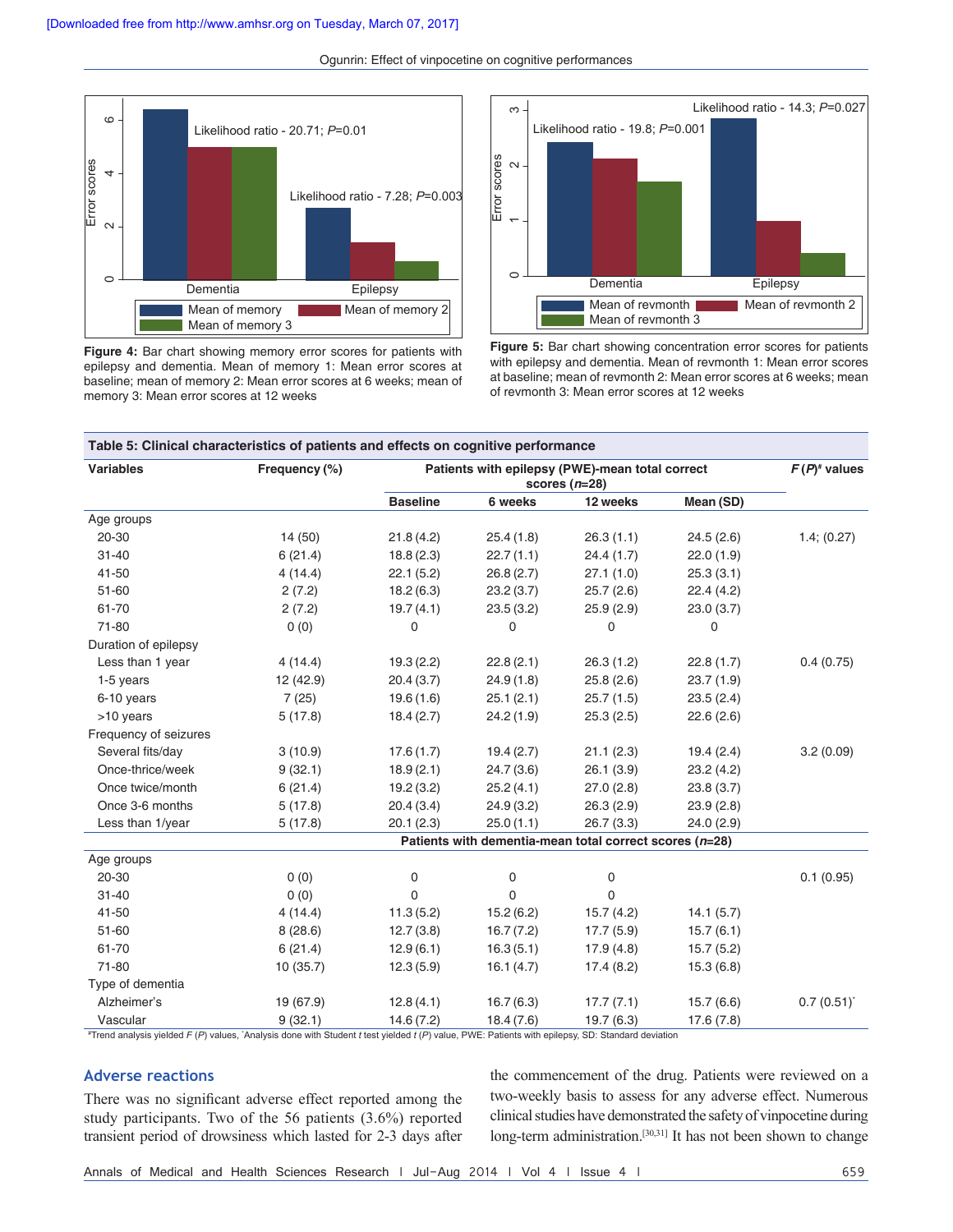laboratory tests or produce allergic symptoms.[32] Furthermore, no serious drug-drug interactions have been reported.

# **Discussion**

This prospective interventional study showed the beneficial effects of vinpocetine on the cognitive performances of patients with demonstrable disturbances in their cognitive abilities prior to administration of the drug. In addition, the pilot study demonstrated the utility of the SBT in routine cognitive assessment of patients with medical diseases that may be complicated by cognitive deterioration as shown by its acceptable accuracy of 83.9%. It is important to point out that the SBT can only suffice as a screening tool as it is limited in the scope of cognitive domains it can detect. It tests for concentration and memory. The cut-off error score of 6 obtained by the test designers was also obtained in this study, $[21]$  implying that the cut-off value of six can be used for categorizing Nigerians into those who are and are not cognitively impaired.

Though the findings of this preliminary study revealed significant improvement in cognitive abilities of affected patients with vinpocetine treatment, the improvement observed with patients who had severe impairments was not statistically significant. It thus implied that vinpocetine needs to be commenced early once mild cognitive dysfunction is noted in any patient to achieve significant improvement in cognitive performance. Furthermore, it is not obvious from this study why the cognitive improvement plateau out after 6 weeks in patients with dementia. It may be that the drug needs to be continued for more than the 12 week-period of this study to achieve additional benefits. It is not certain if continuing vinpocetine would ensure sustain improvement over time. This requires further studies design to assess cognitive functioning in patients on this therapy for more than 12-24 months.

Previous studies that assessed the effect of vinpocetine on the cognitive abilities of patients with ischemic disturbances of cerebral circulation showed considerable improvement in memory functions in most of the patients, thus corroborating the findings of this study.[26,27,31-33] One of the studies used the Mini-Mental Status Questionnaire, Sandoz Clinical Assessment-Geriatric scale and Clinical Global Impression scale and showed that vinpocetine caused improvement of memory functions of patients with chronic cerebral dysfunction at a higher dose of 30 mg a day without any significant untoward effects. [31] In our study, a better improvement, though insignificant, in cognitive ability of patients with vascular dementia was observed compared to those with Alzheimer's dementia. This observation may be related to the role of underlying chronic cerebrovascular changes in the pathogenesis of the vascular type, which makes vinpocetine more effective considering its modes of action.

The probable mechanism by which vinpocetine achieved improvement in memory has been allied to its ability to boost the cerebral metabolism by increasing cerebral blood flow thus enhancing both oxygen and glucose utilization, increasing the rate of neuronal utilization of ATP and consequently improving cerebral functions. It is also believed that this drug maintains neuronal electrical conductivity and protect from damage caused by excessive intracellular release of calcium. It also inhibits abnormal platelet aggregation that may interfere with cerebral hemodynamics.[5,6,26,27,32,33]

The results of this preliminary study have shown the benefits of Vinpocetine (Cognitol™) in the treatment of cognitive impairments especially memory and sustained attention deficits in Nigerian Africans. Furthermore, it has also demonstrated the usefulness of the SBT for the screening of memory and sustained attention impairments in our patients.

# **Limitation of study**

The use of the SBT for cognitive assessment is a limitation because of the restricted cognitive domains that it covers. However, the simplicity of the test and its utility in resource poor settings makes it valuable for screening. Furthermore, the 12 week duration of therapy precludes the assessment of the long-term effects of vinpocetine on cognition. Though the sampling technique has an appreciable power, studies with larger sample sizes involving patients with other chronic medical diseases are needed for further evaluation of cognitive benefits of vinpocetine.

#### **References**

- 1. Ogunrin O, Adamolekun B, Ogunniyi AO, Aldenkamp AP. Cognitive function in Nigerians with newly diagnosed epilepsy. Can J Neurol Sci 2000;27:148‑51.
- 2. Odiase FE, Ogunrin OA, Ogunniyi AA. Memory performance in HIV/AIDS – A prospective case control study. Can J Neurol Sci 2007;34:154‑9.
- 3. Tozzi V, Balestra P, Galgani S, Murri R, Bellagamba R, Narciso P, *et al*. Neurocognitive performance and quality of life in patients with HIV infection. AIDS Res Hum Retroviruses 2003;19:643‑52.
- 4. KissB, SzpomyL. On the possible role of central monoaminergic systems in the central nervous systems actions of vinpocetine. Drug Dev Res 1988;14:263‑79.
- 5. Shibuya T, Sato K. Effects of vinpocetine on experimental brain ischemia, histological study of brain monoamines. Igaku No Ayumi 1986;139:217‑9.
- 6. Nicholson CD. Pharmacology of nootropics and metabolically active compounds in relation to their use in dementia. Psychopharmacology (Berl) 1990;101:147‑59.
- 7. Biró K, Kárpáti E, Szporny L. Protective activity of ethyl apovincaminate on ischaemic anoxia of the brain. Arzneimittelforschung 1976;26:1918‑20.
- 8. Hachinski V, Iadecola C, Petersen RC, Breteler MM, Nyenhuis DL, Black SE, *et al*. National Institute of Neurological Disorders and Stroke - Canadian Stroke Network Vascular Cognitive Impairment Harmonization Standards. Stroke 2006;37:2220-41.